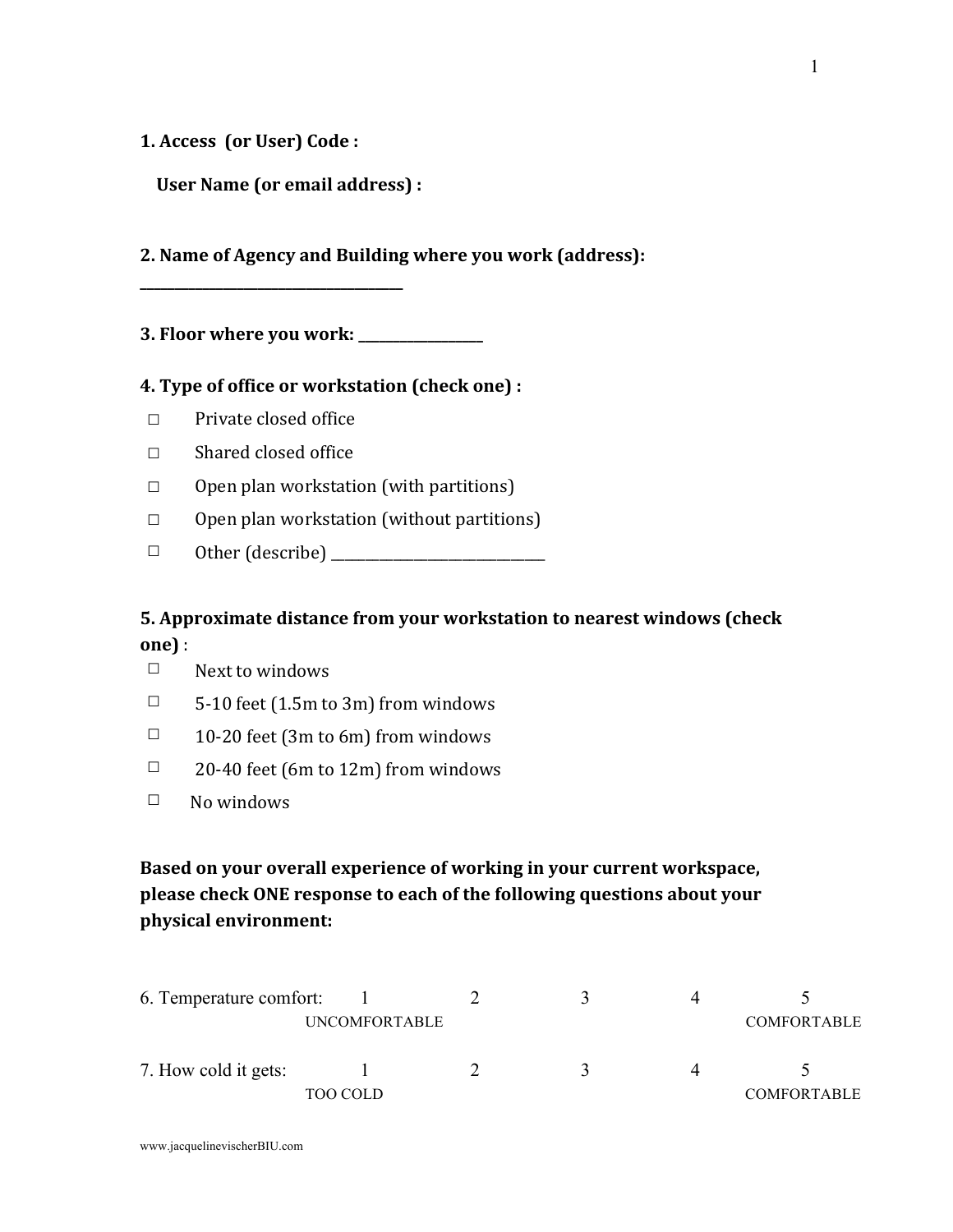| 8. How warm it gets:                                   | <b>TOO WARM</b>                       | $\overline{2}$ |   | 3              |                | $\overline{4}$ | 5<br>COMFORTABLE             |
|--------------------------------------------------------|---------------------------------------|----------------|---|----------------|----------------|----------------|------------------------------|
| 9. Temperature shifts: 1                               | $\overline{2}$<br><b>TOO FREQUENT</b> |                | 3 |                | $\overline{4}$ |                | 5<br>CONSTANT TEMPERATURE    |
| 10. Drafts:                                            | 1<br><b>TOO COLD</b>                  | $\overline{2}$ |   | 3              |                | $\overline{4}$ | 5<br>COMFORTABLE             |
| 11. Ventilation comfort:                               | 1<br><b>UNCOMFORTABLE</b>             | $\overline{2}$ |   | 3              |                | $\overline{4}$ | 5<br><b>COMFORTABLE</b>      |
| 12. Air freshness:                                     | 1<br><b>STALE AIR</b>                 | $\overline{2}$ |   | 3              |                | $\overline{4}$ | 5<br><b>FRESH AIR</b>        |
| 13. Air movement:                                      | 1<br><b>UNCOMFORTABLE</b>             | $\overline{2}$ |   | 3              |                | $\overline{4}$ | 5<br><b>GOOD CIRCULATION</b> |
| 14. Odours:                                            | <b>UNPLEASANT</b>                     | $\overline{2}$ |   | 3              |                | $\overline{4}$ | 5<br>NO ODOURS               |
| 15. Dry air:                                           | 1<br><b>TOO DRY</b>                   | $\overline{2}$ |   | $\mathfrak{Z}$ |                | $\overline{4}$ | 5<br>COMFORTABLE             |
| 16. Furniture layout of<br>your office/workstation : 1 | <b>UNCOMFORTABLE</b>                  | $\overline{2}$ |   | 3              |                | $\overline{4}$ | 5<br>COMFORTABLE             |
| 17. Size of your<br>office/workstation:                | $\mathbf{1}$<br><b>UNCOMFORTABLE</b>  | $\overline{2}$ |   | 3              |                | $\overline{4}$ | 5<br><b>COMFORTABLE</b>      |
| 18. Work-surfaces:                                     | $\mathbf{1}$<br><b>INADEQUATE</b>     | $\overline{2}$ |   | 3              |                | $\overline{4}$ | 5<br><b>ADEQUATE</b>         |
| 19. Work storage space:                                | $\mathbf{1}$<br><b>INADEQUATE</b>     | $\overline{2}$ |   | 3              |                | $\overline{4}$ | 5<br><b>ADEQUATE</b>         |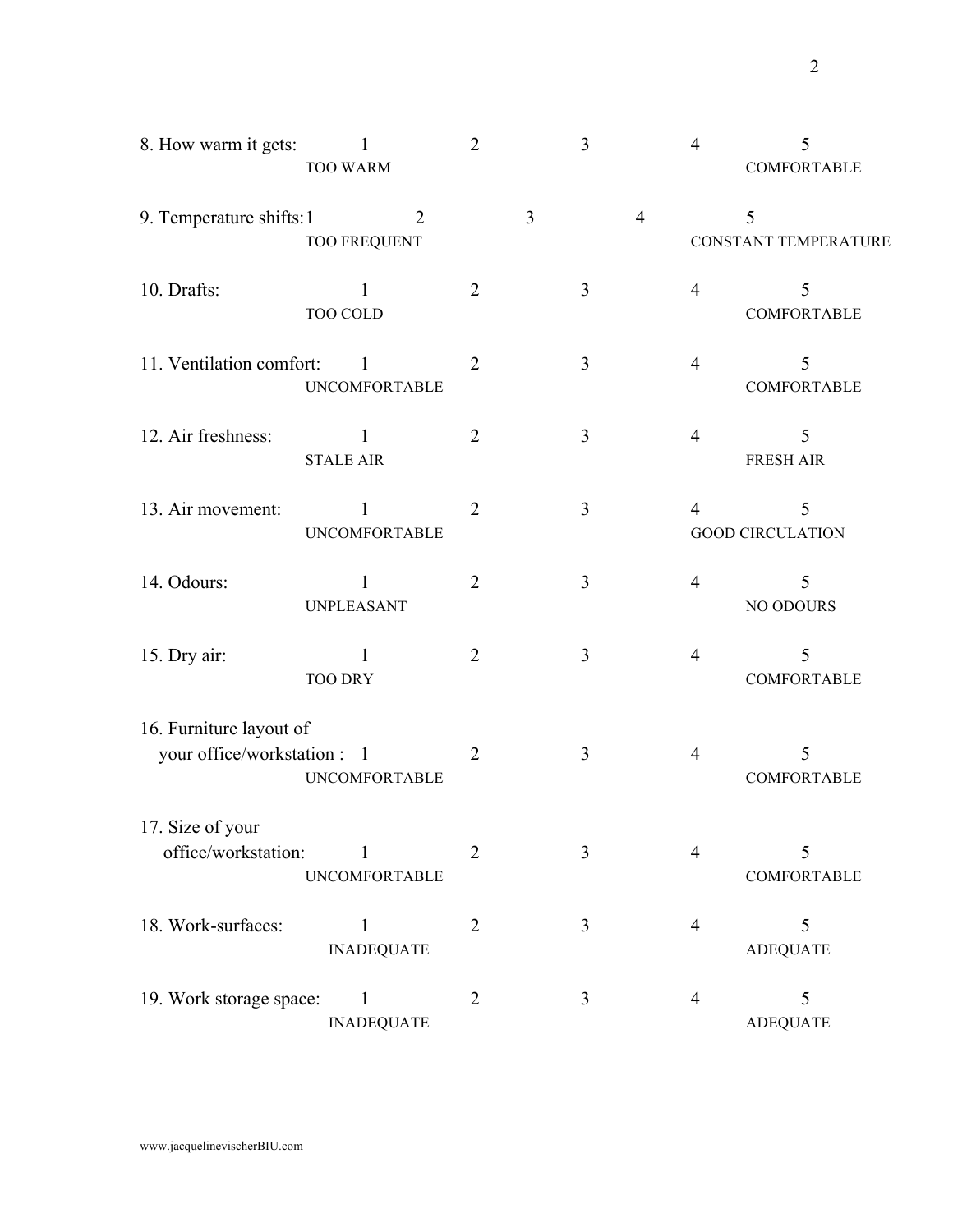| 20. Storage for personal                                                                   |                |   |                |                         |
|--------------------------------------------------------------------------------------------|----------------|---|----------------|-------------------------|
| effects:<br>1<br><b>INADEQUATE</b>                                                         | $\overline{2}$ | 3 | $\overline{4}$ | 5<br><b>ADEQUATE</b>    |
| 21. Meeting-space and<br>conference rooms:<br>I<br><b>INADEQUATE</b>                       | $\overline{2}$ | 3 | 4              | 5<br><b>ADEQUATE</b>    |
| 22. Access to equipment or facilities you need<br>located outside your office/workstation: |                |   |                |                         |
| 1<br><b>INCONVENIENT</b>                                                                   | $\overline{2}$ | 3 | $\overline{4}$ | 5<br><b>CONVENIENT</b>  |
| 23. Chair comfort:<br>1<br><b>UNCOMFORTABLE</b>                                            | $\overline{2}$ | 3 | $\overline{4}$ | 5<br><b>COMFORTABLE</b> |
| 24. Computer configuration (keyboard,<br>screens, mouse etc.): 1<br><b>UNCOMFORTABLE</b>   | 2              | 3 | 4              | 5<br>COMFORTABLE        |
| 25. Noise distractions:<br>1<br>TOO DISTRACTING                                            | $\overline{2}$ | 3 | $\overline{4}$ | 5<br>COMFORTABLE        |
| 26. Background noise<br>levels:<br>1<br>TOO MUCH NOISE                                     | $\overline{2}$ | 3 | $\overline{4}$ | 5<br>COMFORTABLE        |
| 27. Specific noises from<br>voices, equipment:<br>1<br><b>TOO NOISY</b>                    | 2              | 3 | $\overline{4}$ | 5<br>COMFORTABLE        |
| 28. Noise from<br>ventilation system:<br>$\overline{\phantom{a}}$<br><b>TOO NOISY</b>      | 2              | 3 | 4              | 5<br>COMFORTABLE        |
| 29. Noise from outside<br>the building:<br>1<br><b>TOO NOISY</b>                           | $\overline{2}$ | 3 | 4              | 5<br>COMFORTABLE        |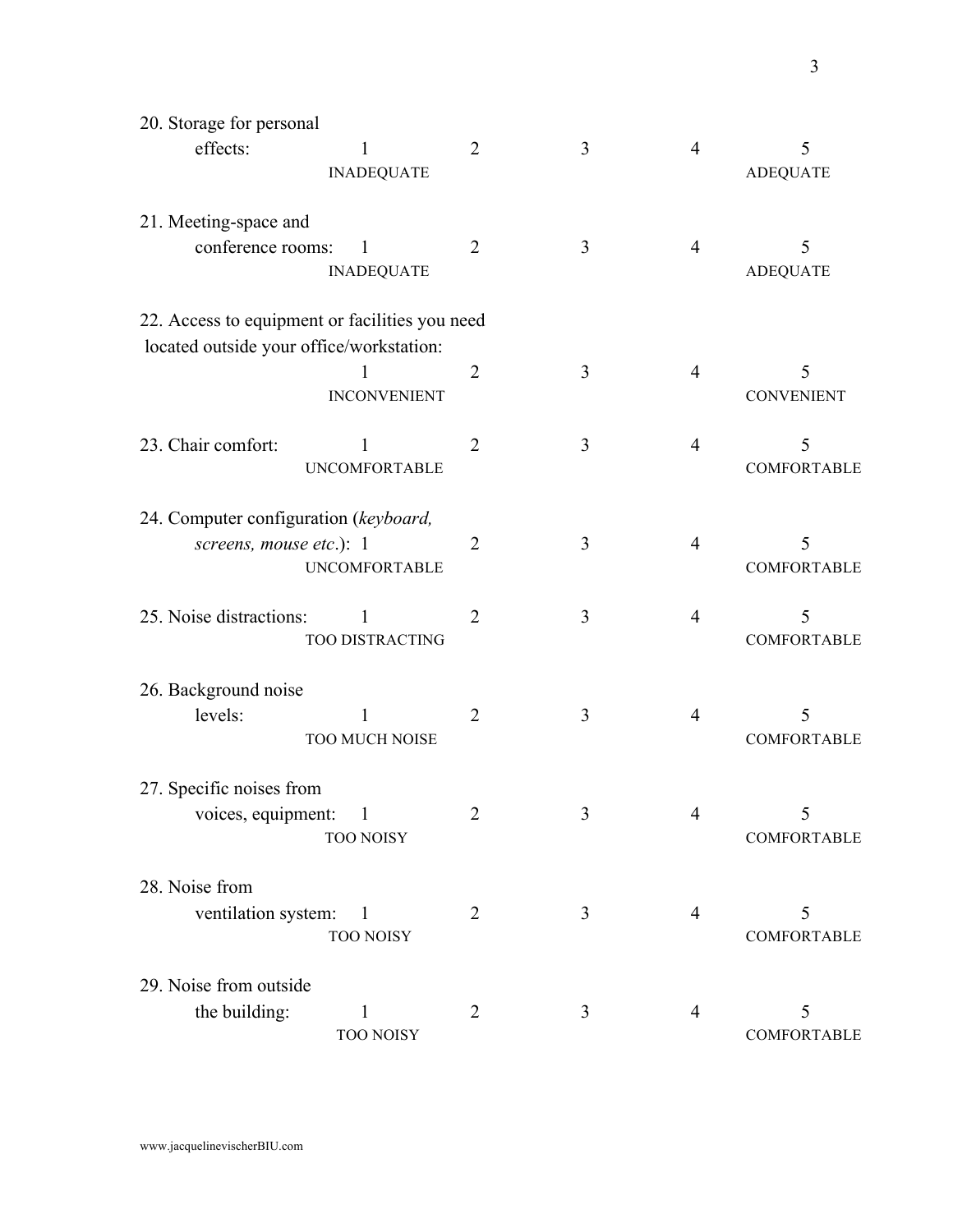| 30. Access to/availability of                    |                                        |                |   |                |                         |
|--------------------------------------------------|----------------------------------------|----------------|---|----------------|-------------------------|
| building amenities (e.g.                         |                                        |                |   |                |                         |
| food & coffee, washrooms,                        |                                        |                |   |                |                         |
| fitness):                                        | 1<br><b>INADEQUATE</b>                 | $\overline{2}$ | 3 | $\overline{4}$ | 5<br><b>ADEQUATE</b>    |
| 31. Visual privacy in your                       |                                        |                |   |                |                         |
| office/workstation:                              | 1<br><b>UNCOMFORTABLE</b>              | $\overline{2}$ | 3 | $\overline{4}$ | 5<br>COMFORTABLE        |
| 32. Conversation privacy:                        | $\blacksquare$<br><b>UNCOMFORTABLE</b> | $\overline{2}$ | 3 | $\overline{4}$ | 5<br><b>COMFORTABLE</b> |
| 33. Telephone privacy:                           | $\mathbf{1}$<br><b>UNCOMFORTABLE</b>   | $\overline{2}$ | 3 | $\overline{4}$ | 5<br><b>COMFORTABLE</b> |
| 34. Overall lighting<br>comfort:                 | 1<br><b>UNCOMFORTABLE</b>              | $\overline{2}$ | 3 | $\overline{4}$ | 5<br><b>COMFORTABLE</b> |
| 35. How bright it gets:                          | 1<br><b>TOO BRIGHT</b>                 | $\overline{2}$ | 3 | 4              | 5<br><b>COMFORTABLE</b> |
| 36. Glare from lights:                           | $\mathbf{1}$<br><b>UNCOMFORTABLE</b>   | $\overline{2}$ | 3 | 4              | 5<br>NO GLARE           |
| 37. Interior colours:                            | 1<br><b>UNATTRACTIVE</b>               | $\overline{2}$ | 3 | 4              | 5<br><b>ATTRACTIVE</b>  |
| 38. Light reflections on<br>surfaces or screens: | $\mathbf{1}$<br><b>UNCOMFORTABLE</b>   | 2              | 3 | 4              | 5<br>NO GLARE           |
| 39. Low light levels:                            | $\mathbf{1}$<br><b>UNCOMFORTABLE</b>   | $\overline{2}$ | 3 | $\overline{4}$ | 5<br>NOT A PROBLEM      |
| 40. Flickering lights:                           | $\mathbf{1}$<br><b>UNCOMFORTABLE</b>   | $\overline{2}$ | 3 | $\overline{4}$ | 5<br>NOT A PROBLEM      |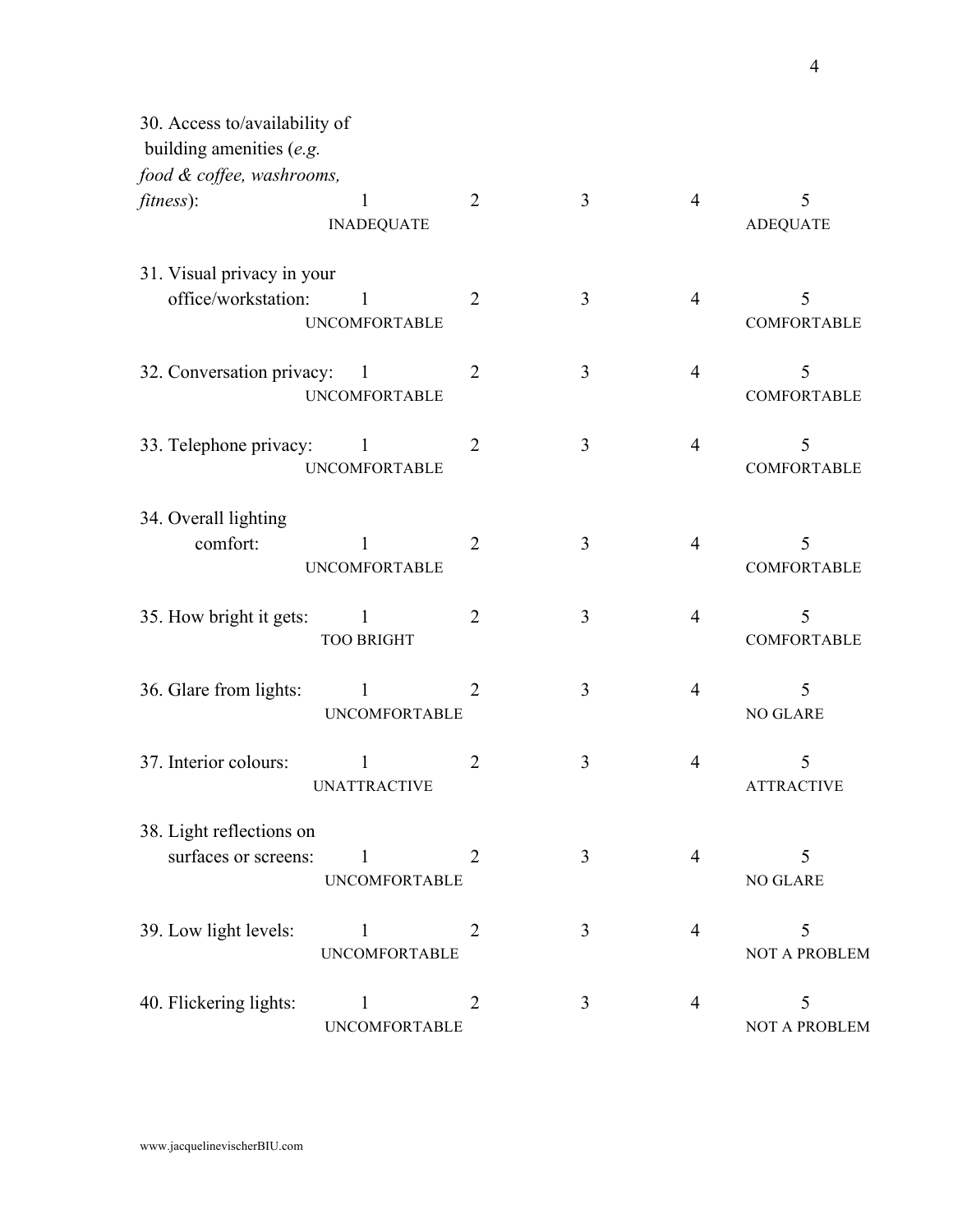| 41. Access to daylight:                                                                | $\mathbf{1}$<br><b>INADEQUATE</b>   | $\overline{2}$ | 3 | $\overline{4}$ | 5<br><b>ADEQUATE</b> |
|----------------------------------------------------------------------------------------|-------------------------------------|----------------|---|----------------|----------------------|
| 42. View out of windows:                                                               | $\overline{1}$<br><b>INADEQUATE</b> | $\overline{2}$ | 3 | $\overline{4}$ | 5<br><b>ADEQUATE</b> |
| 43. Glare from windows:                                                                | 1<br><b>UNCOMFORTABLE</b>           | $\overline{2}$ | 3 | $\overline{4}$ | 5<br><b>NO GLARE</b> |
| 44. Security of the building: 1                                                        | <b>INADEQUATE</b>                   | $\overline{2}$ | 3 | $\overline{4}$ | 5<br><b>ADEQUATE</b> |
| 45. Employee safety at<br>at all times:                                                | $\mathbf{1}$<br><b>INADEQUATE</b>   | $\overline{2}$ | 3 | $\overline{4}$ | 5<br><b>ADEQUATE</b> |
| 46. Cleanliness and hygiene                                                            |                                     |                |   |                |                      |
| in the building:                                                                       | $\mathbf{1}$<br><b>INADEQUATE</b>   | $\overline{2}$ | 3 | $\overline{4}$ | 5<br><b>ADEQUATE</b> |
| 47. Building maintenance                                                               |                                     |                |   |                |                      |
| and repair:                                                                            | $\mathbf{1}$<br><b>INADEQUATE</b>   | $\overline{2}$ | 3 | $\overline{4}$ | 5<br><b>ADEQUATE</b> |
| 48. Overall appearance:                                                                | $\mathbf{1}$                        | $\overline{2}$ | 3 | $\overline{4}$ | 5                    |
|                                                                                        | <b>UNATTRACTIVE</b>                 |                |   |                | <b>ATTRACTIVE</b>    |
| 49. Overall, would you say that your current workspace helps you get your work done or |                                     |                |   |                |                      |

makes it difficult to get your work done?

| <b>MAKES WORK MORE DIFFICULT</b> |  | <b>MAKES WORK EASIER</b> |
|----------------------------------|--|--------------------------|

50. Overall, how satisfied are you with the physical environment in which you work?

|                     | - | ັ                |
|---------------------|---|------------------|
| <b>DISSATISFIED</b> |   | <b>SATISFIED</b> |